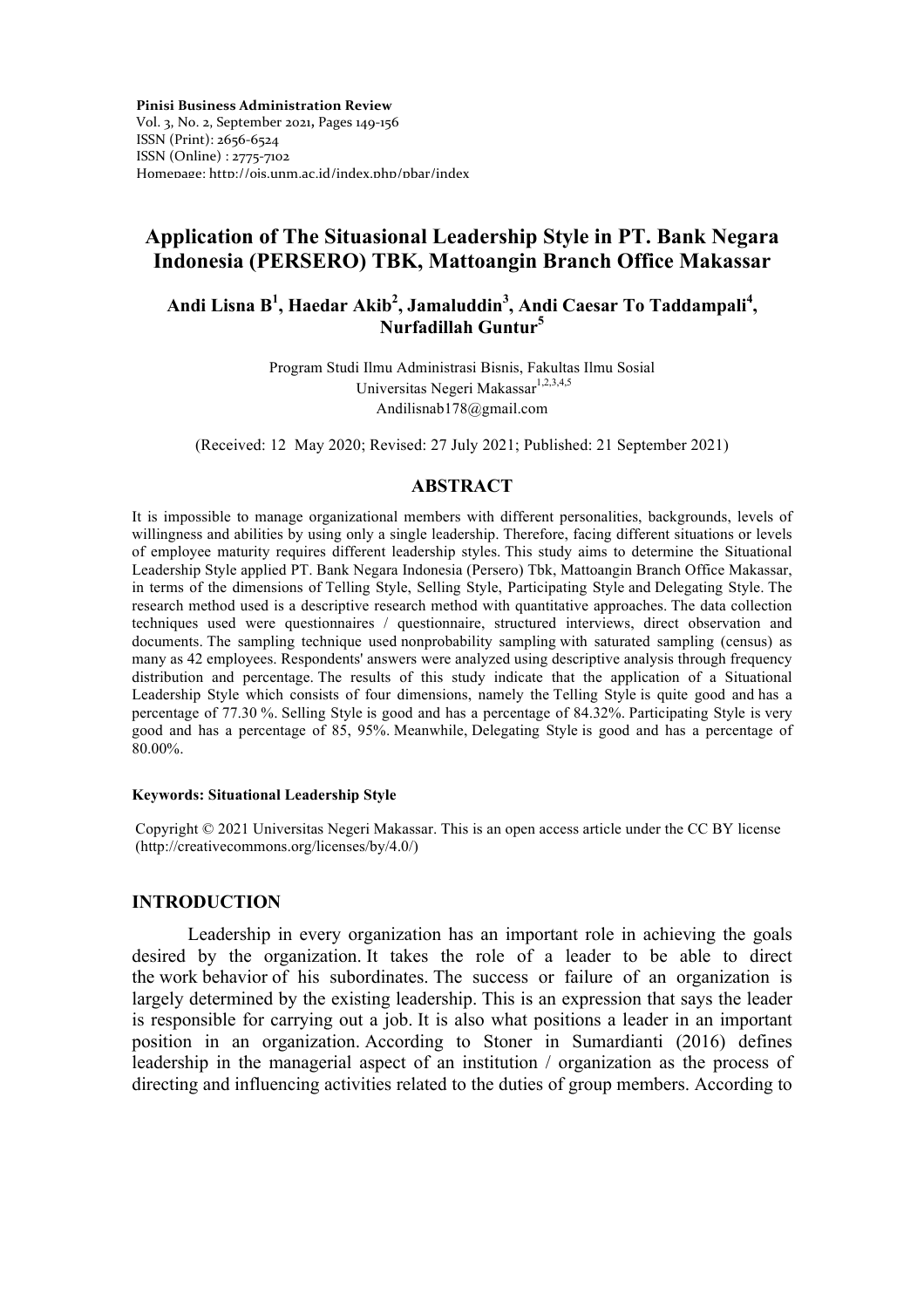#### 150 **Pinisi Business Administration Review**

Volume 3 Number 2, September 2021. Pages 149-156

Yukl in Wibowo (2016) Leadership is a process of influencing others to understand and agree on what needs to be done and how to do it, and the process of facilitating individual and collective efforts to accomplish common goals. In this definition includes efforts not only to influence and facilitate the present work of the group or organization, but also to ensure that they are prepared for future challenges.

The main strategy in leadership is the leader's ability to function as a member of the organization. According to Kartono (2016), leadership primarily has a function as a driving force / dynamist and coordinator of human resources, natural resources, all funds and facilities prepared by a group of organized people. Furthermore, according to Rivai, et al (2017) operationally it can be divided into five main functions of leadership, namely the Instruction Function, the Consultation Function, the Participation Function, the Delegation Function, and the Control Function. The next strategy is employee training but training is not carried out periodically due to limited budget which causes limited training time as well,Zainal dkk (2020).

The birth of various leadership theories that try to provide an overview of the development and understanding of leadership to make the organization effective in achieving its goals. So that there are various main leadership theory approaches written by Nawawi (2006), including: Great Man Theory and Big Bang Theory, Trait theories, Behavior theories, Contingency theories or situational theories (situational theories). Furthermore, Terry (Kartono, 2009) put forward theories about leadership, including: Autocratic Theory, Psychological Theory, Sociological Theory, Supportive Theory, Laissez Faire Theory, Personal Behavior Theory, Traits of Great Man , Situation Theory, Humanistic / Populastic Theory . According to Rivai, et al (2014), leadership theory in general includes; "Theory of traits, Behavioral Personality Theory, and Situational Leadership Theory".

Style is a habit that is inherent in a person in carrying out his leadership duties. According to Stoner in Pasalong (2013) says that the style of leadership are patterns of behavior that are favored by leaders in the process of directing and influencing workers. Thoha in Sumardianti (2016) states that leadership style is a behavior norm used by a person when that person tries to influence the behavior of others.

Situational leadership theory is based on the assumption that in order to be effective a leader must be able to change his behavior according to the characteristics of his followers and the environmental situation in which leadership takes place. According to Rivai, et al (2016) Situational Leadership is an approach to leadership which states that all leadership depends on circumstances or situations. Hersey & Blanchard in Wirawan (2014) situational leadership is also based on the mutual influence between the leadership behavior he implements, a number of emotional supports he provides, and the maturity level of his subordinates. Tjiptono in Pasalong (2013) states that there is no single leadership style that is right for every leader in all conditions. Therefore, the situational leadership style will apply a certain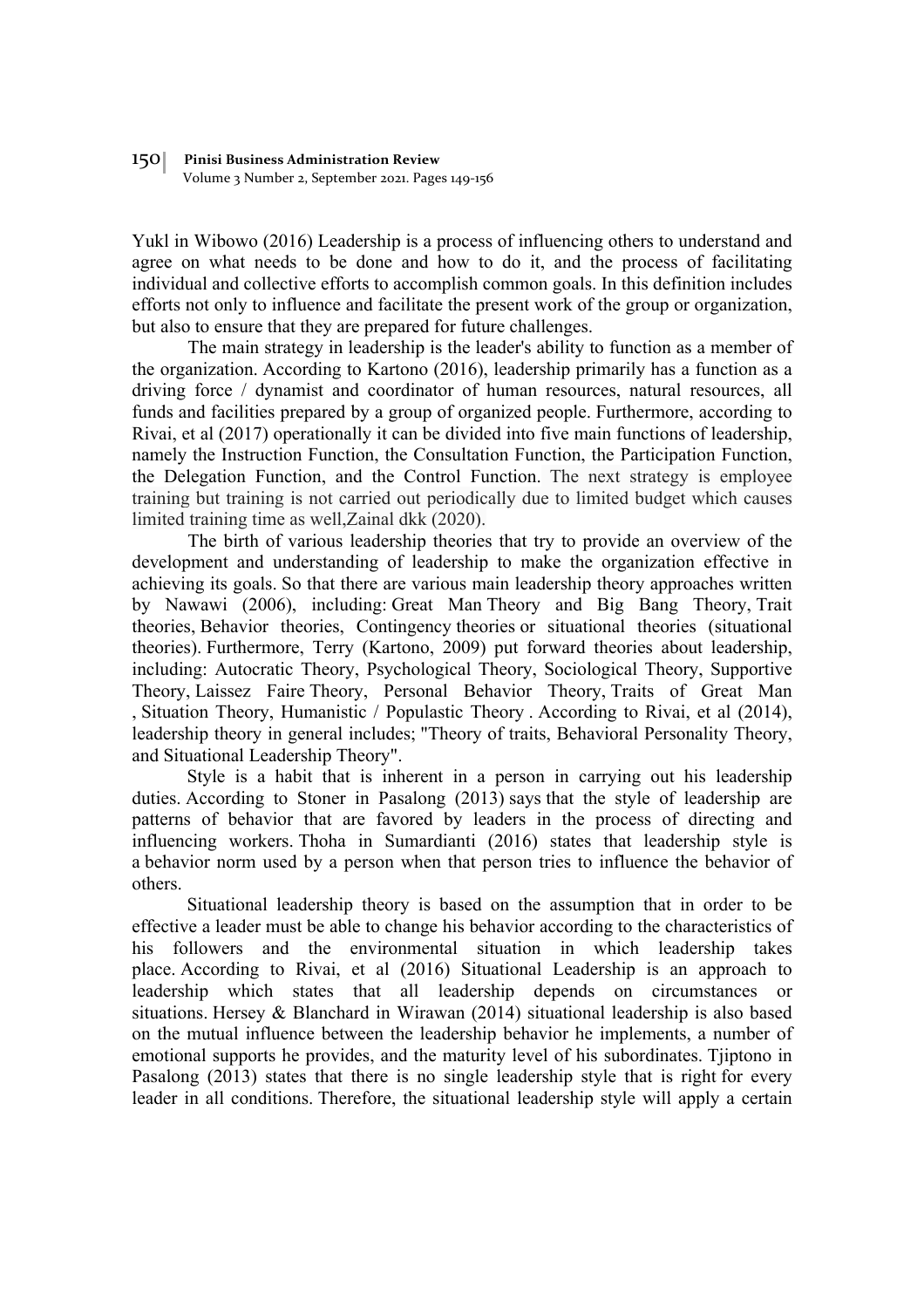style based on the consideration of factors such as leaders, followers, and situations in the sense of task structure. According to Hersey & Blanchard in Wirawan (2014) there are four types of Situational Leadership Styles, namely: Telling leadership style. The characteristics of this leadership style are that the task behavior is above average while the relationship behavior is below average. Selling leadership style. Selling leadership style is formed from task behavior and relationship behavior that is above average. The leadership style of participation (Participating). This leadership style has the characteristics of above average relationship behavior and below average task behavior. Delegating leadership style. In the leadership style, delegating task behavior and relationship behavior are below average.

Based on the description above, the problem of leadership is interesting to study because the role given by a leader greatly impacts the work productivity of his subordinates. So the researchers determined the object of research at PT. Bank Negara Indonesia (Persero) Tbk, Mattoangin Branch Office Makassar. PT Bank Negara Indonesia (Persero) Tbk, which is one of the leading providers of banking services in Indonesia with the vision of becoming the leading bank, prominent and leading in service performance. With the management of organizational members who have different personalities, backgrounds, levels of willingness and abilities, it is impossible to do it with just a single leadership. Therefore, facing different situations or maturity levels of employees requires different leadership styles. To determine the implementation of the appropriate leadership style at the appropriate employee maturity level, researchers refer to the theory of situational leadership styles from Hersey and Blanchard. Hersey and Blanchard's situaional leadership style is a situational leadership style theory that combines the leadership process with existing situations and conditions. This very dynamic model not only helps the leader to determine the appropriate leadership style, but also provides input on how and when the right time to change his leadership style (Wirawan, 2014).

Hersey and Blanchard identified four leadership behaviors, ranging from highly directive to highly giving their subordinates complete freedom and trust, which are a combination of directing behavior and supportive behavior. The four leadership styles are the Telling Style or explanation style where the behavior of the leader shows a lot of instruction and little support for his subordinates, the Selling Style or selling / supporting style where the leader directs a lot of his subordinates and provides a lot of support, the Participating Style or the leader's participation style emphasizes the amount of giving support and a little in directing subordinates, and the Delegating Style or leadership style of delegation provides little support and little direction (Wirawan, 2014). These four leadership styles are based on the level of readiness and maturity pointing to the level of willingness and ability of organizational members as subordinates to accept and complete their duties and responsibilities. In essence, the theory of behavior or situational leadership style from Hersey and Blancard emphasizes choosing the right leadership style to deal with certain situations and the level of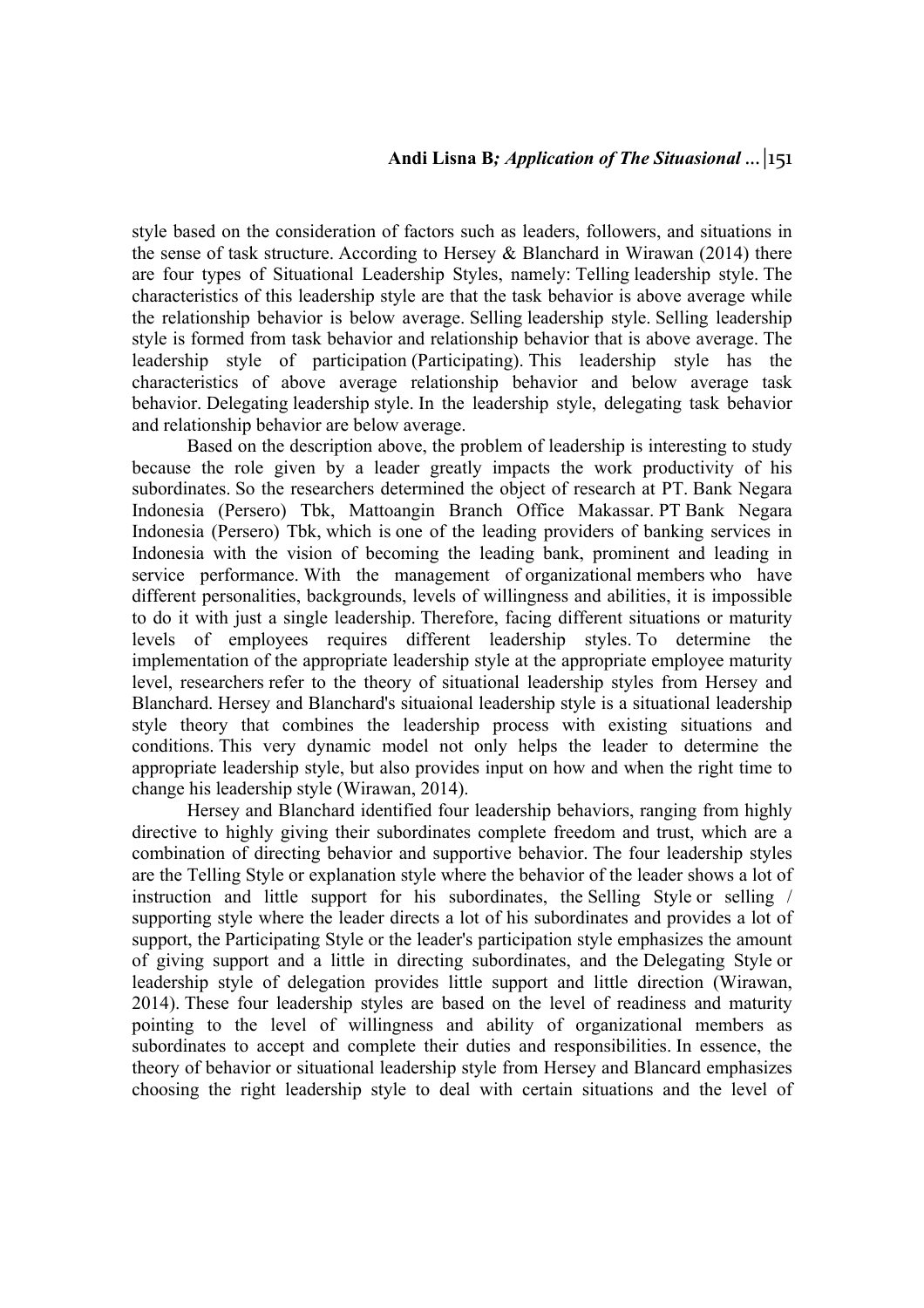#### 152 **Pinisi Business Administration Review**

Volume 3 Number 2, September 2021. Pages 149-156

maturity or development of the subordinates they lead. The theory recognizes the importance of followers and builds on the logic that leaders can cultivate the abilities and motivational limits of employees.

From the background that has been stated above, one method to increase work effectiveness as a leader for employees is to apply a situational leadership approach. Therefore, the purpose of this study is to determine how the Application of Situational Leadership PT. Bank Negara Indonesia (Persero) Tbk, Mattoangin Branch Office Makassar.

### **METHOD**

The design used in this research is descriptive research with quantitative approaches. The population that is the target of this research is the employees of PT. Bank Negara Indonesia (Persero) Tbk, Mattoangin Branch Office Makassar, amounting to 43 people with the sampling technique using nonprobability sampling with saturated sampling (census), as many as 43 employees, of whom 37 employees became respondents and 6 employees became informants. . Data collection techniques used are observation, questionnaires / questionnaires, and documentation. Observation, Doing direct observation and studying things related to research directly at PT. Bank Negara Indonesoa (Persero) Tbk Branch Office matttoangin. Sioner cake , asking questions that have been prepared in writing by distributing questionnaires and accompanied by alternative answers that will be given to respondents. Documentation, documentation is needed to strengthen research results. The data analysis technique used in this research is descriptive analysis technique through frequency distribution and percentage.

### **RESEARCH RESULTS AND DISCUSSION**

Based on the Respondents' Answers, if it is seen from the four dimensions used, it can be concluded that the leadership style applied by the leaders at PT. Bank Negara Indonesia (Persero) Tbk, Mattoangin Branch Office Makassar tends to adopt a Participating style. This result is evidenced by the measurement of these dimensions, namely using as many as three statement items and obtaining very high approval results. In addition, the results of these data have also been analyzed by calculating the average answers based on the scoring of each answer from the respondents.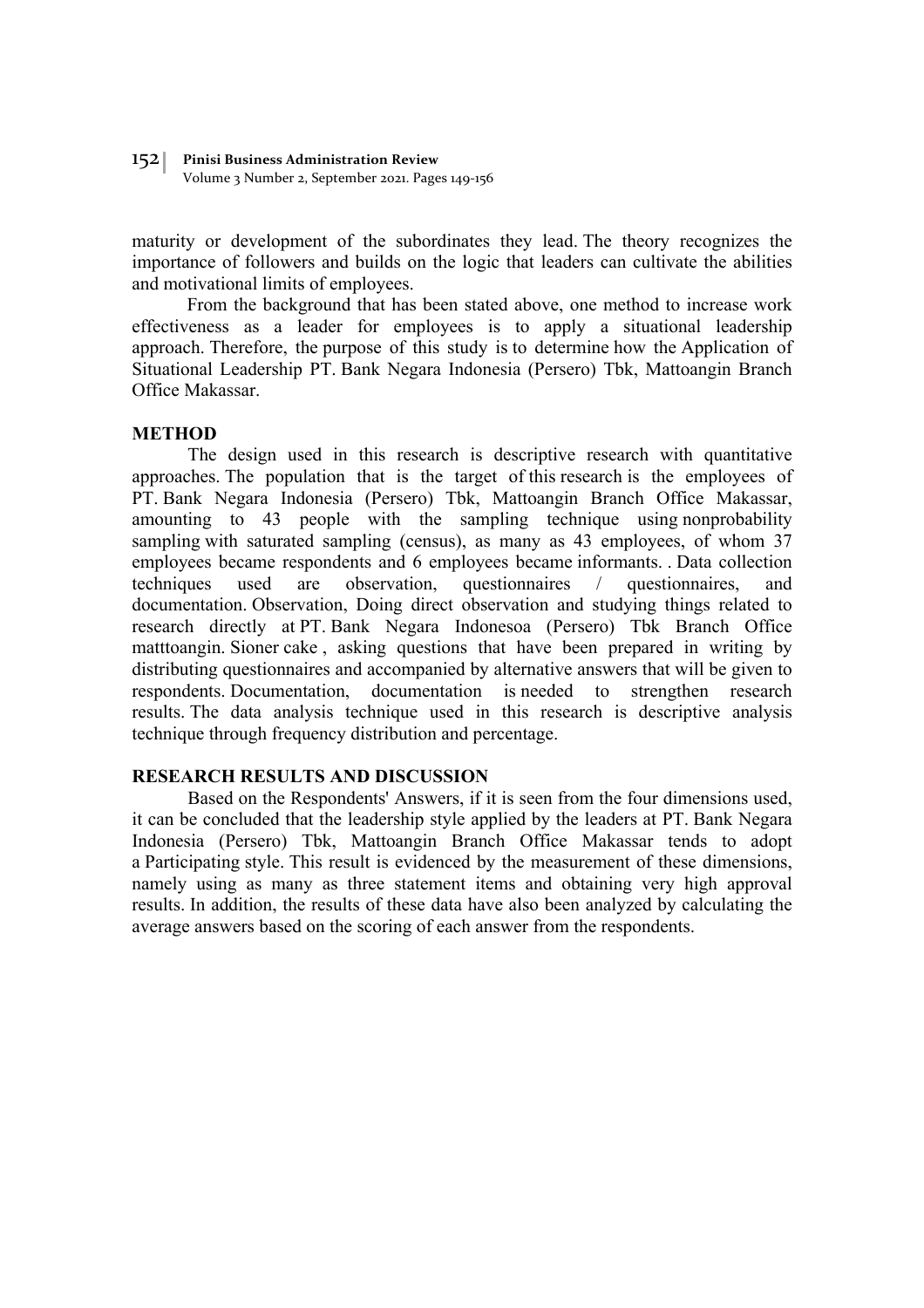## **Andi Lisna B***; Application of The Situasional …|*153



From the diagram, it can be seen that the percentage of the four dimensions used for each Telling yields a result of 7.30 %. The use of telling style shows a low level, meaning that the leader at PT. Bank Negara Indonesia (Persero) Tbk, Mattoangin Makassar Branch Office no longer notifies the task to be carried out but still provides instructions for completing the task immediately. Likewise with supervision, so supervision is not carried out directly by the branch manager but rather structurally, regular supervision is in the form of both oral and written reports. The theory put forward by Hersey and Blanchard in Wirawan (2014) which states that this style will be effective if a leader still considers that his employees are still less active in carrying out their duties so that tighter supervision is needed to be made accustomed to the rules and regulations. Procedures within the organization. However, the leader at PT. Bank Negara Indonesia (Persero) Tbk, Mattoangin Makassar Branch Office considers that employees are active in carrying out their duties, so they do not need more instructions and supervision because employees are deemed capable of doing their job well.

Selling reached 84.32%. The Selling Style dimension, shows that the leader has provided support to employees but still focuses on the tasks that must be done by employees. In this situation, the leadership has a more role in providing advice on the implementation of tasks. This is of course in line with the theory put forward by Hersey and Blanchard in Wirawan (2014) where members of the organization who have studied their duties have been given little support or encouragement to further improve their performance but have not been able to accept full responsibility. Thus, the leadership in this case the Branch Manager must try various ideas on how to carry out work more effectively and efficiently so that the motivation already owned by employees can be further improved so that the work given to him can be completed properly and correctly.

Participating is 85.95%. Participating Style dimension, shows that the leadership has tried to include / participate or empower members of the organization as subordinates, but it has not been fully implemented to all employees due to differences in the readiness and abilities of subordinates in accepting greater responsibility. Based on the theory put forward by Hersey and Blanchard in Wirawan (2014), in this condition the leadership is no longer constantly acting to direct, but always continues to include and pay attention so that subordinates can work better and assume their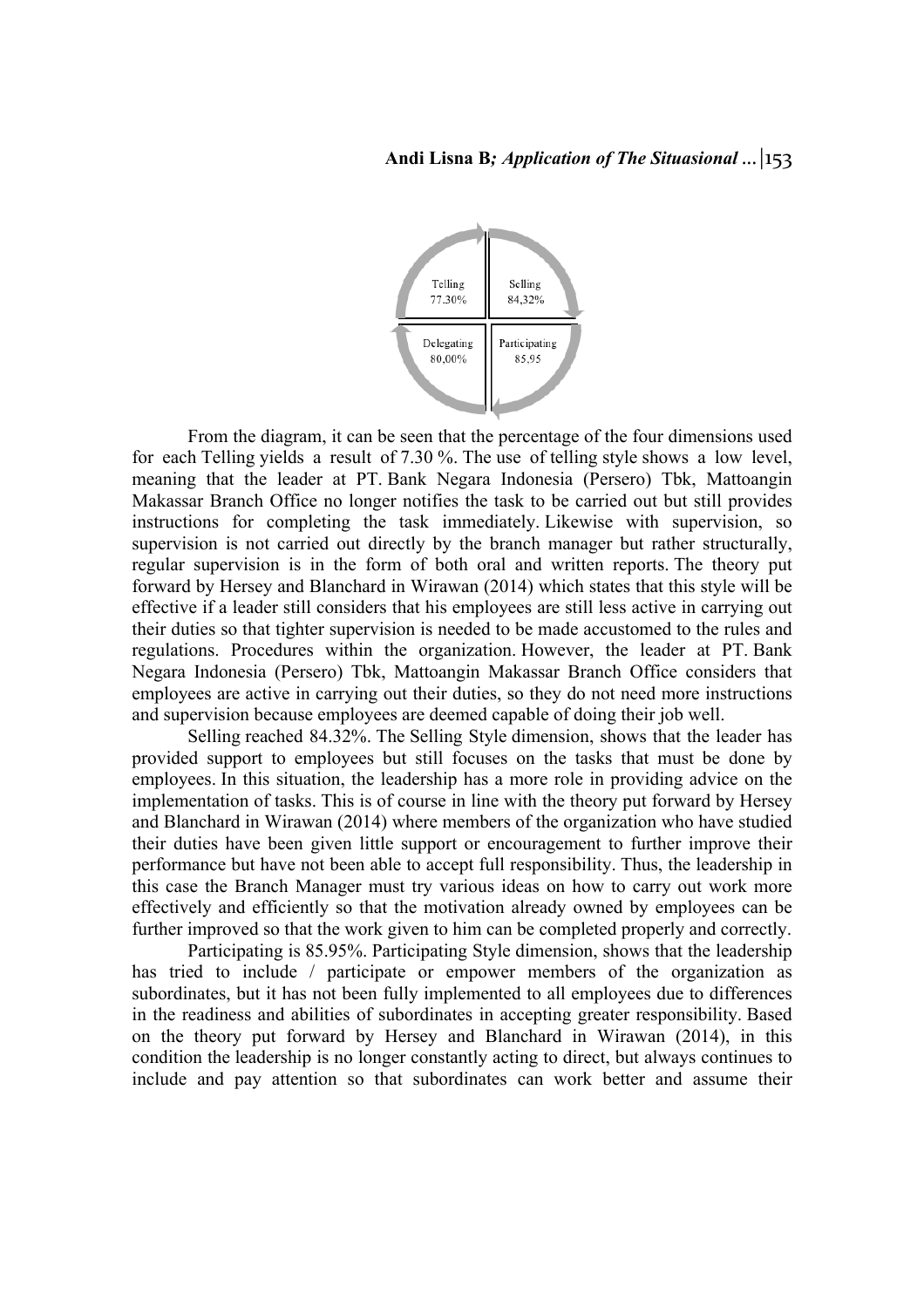#### 154 **Pinisi Business Administration Review**

Volume 3 Number 2, September 2021. Pages 149-156

responsibilities. This is of course in line with the theory put forward, because the leadership only applies it to employees who already have the ability to work but still need a lot of support from the leadership so that they can pay more attention to the tasks that have been given.

Delegating is 80.00%. The dimension of Delegating Style, shows that the leadership has not fully transferred the implementation of duties and responsibilities to subordinates due to the abilities possessed by subordinates who do not feel worthy to be given authority and responsibility, while those who have been given are only trustworthy and competent in their own fields. This is in accordance with the theory stated by Hersey and Blanchard in Wirawan (2014), that this style appears when an individual or group is at a high level of competence in relation to their work. This style is effective because followers are considered to be competent and fully motivated.

### **CONCLUSION**

Based on the analysis and discussion that has been done, the employees of PT. Bank Negara Indonesia (Persero) Tbk, Mattoangin Branch Office Makassar, it can be concluded that: The application of the Telling leadership style has been implemented quite well by the leader, although its application is lower than the other three leadership styles. This is because each employee already knows and understands the work that must be done every day and can be done on time. However, that does not mean the leader does not tell employees about the tasks that must be done, leaders sometimes remind him. The implementation of the Selling leadership style has been well implemented by the leader where the leader, in this case the Branch Manager, when giving instructions / directions to employees to do tasks, also always supports and motivates employees and continues to provide guidance to employees if there are obstacles related to their duties so that employees can work better. The implementation of the Participating leadership style has been applied very well by the leader, the behavior of the leader, in this case the Branch Manager, has involved employees in making decisions, listens to employee opinions and the leader participates with employees in completing work. This is because the employees' understanding of the implementation of their main duties and functions is mature, so that employees who carry out their duties without having to be notified earlier from the leader the application of the Delegating leadership style has also been applied very well by the leader. Where the leader is able to free the employees in making decisions and carrying out work according to their way but still coordinating with the leader if it is beyond the authority of each unit. The delegation has been going well, where leaders delegate responsibility to their subordinates.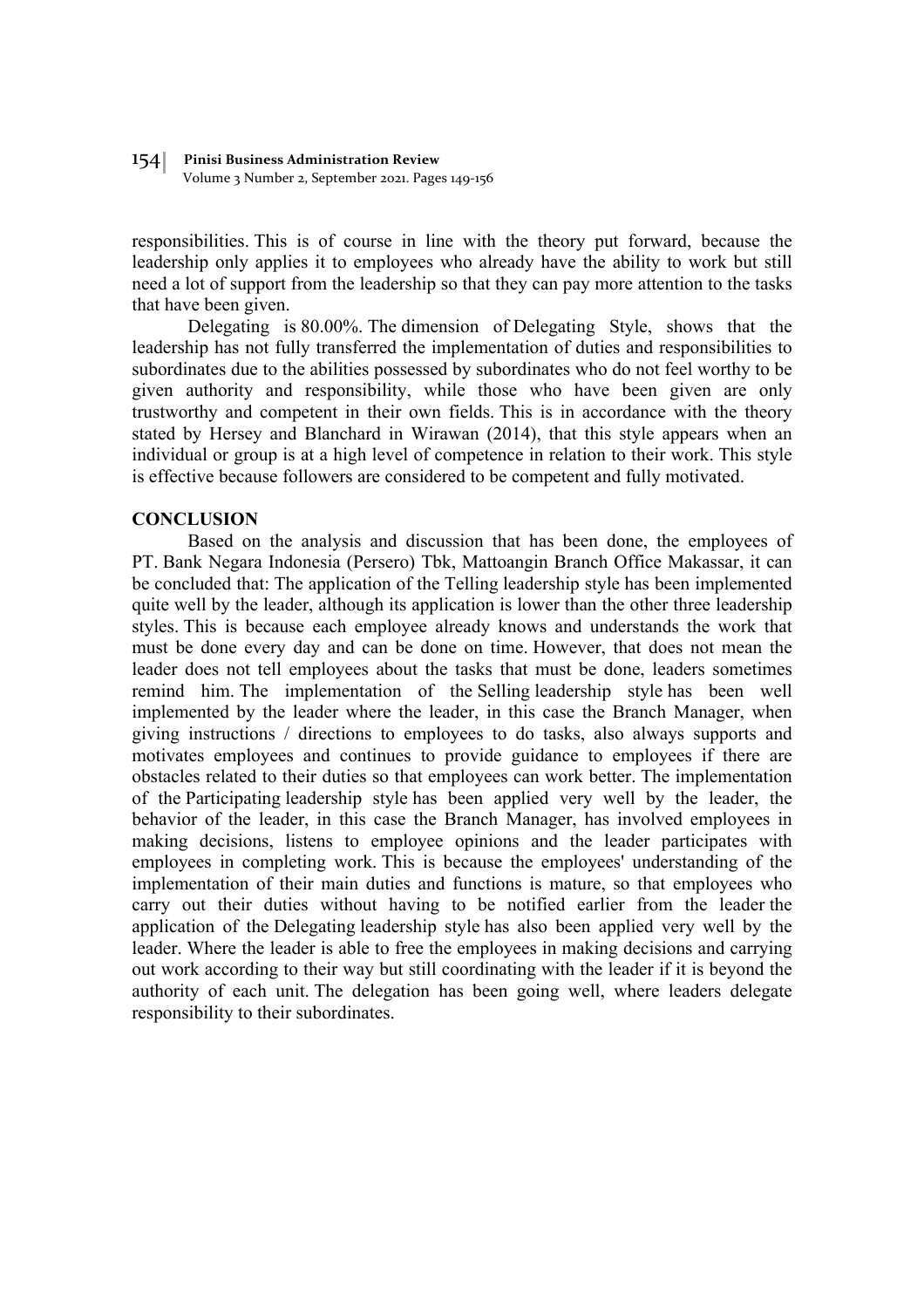### **BIBLIOGRAPHY**

- Aisyah, S. (2017). *Implementasi Gaya Kepemimpinan Situasional Kepala Sekolah di Sekolah Menengah Pertama Negeri 1 Wamena Kabupaten Jayawijaya*. *2*(2), 119– 132.
- Anthony, F., Bisnis, P. M., Manajemen, P. S., Petra, U. K., Siwalankerto, J., & Bawahan, T. K. (2019). *PT. Futurefood Wahana Industri*. *7*.
- Avery, G. C., & Ryan, J. (2006). *Applying Situasional Leadership In Australia*.
- Fahmi, I. (2018). *Pengantar Ilmu Kepemimpinan* (Cet. Ke-1). PT. Rajagrafindo Persada.
- Ivancevich, J. M., Konopaske, R., & Matteson, M. T. (2015). *Perilaku dan Manajemen Organisasi* (Jilid 2). Erlangga.
- Henni Zainal, Muhammad Rakib, Andi Idham Ashar, Darmawati Manda, Andi Tenry Sose, Ignasius Setitit. (2020). Strategy of human resources development in improving performance Apparatus in the Bone Regency Regional Inspectorate. *Pinisi Business Administration Review*, *2*(1).
- Henni Zainal, Muhammad Rakib, Andi Idham Ashar, Darmawati Manda, Andi Tenry Sose, I. S. (2020). Strategy of human resources development in improving performance Apparatus in the Bone Regency Regional Inspectorate. *Pinisi Business Administration Review*, *2*(1).
- Zainal, H., Rakib, M., Ashar, A. I., Manda, D., Sose, T., & Setitit, I. (2020). Strategy of human resources development in improving performance Apparatus in the Bone Regency Regional Inspectorate, *2*(1), 35–44.
- Kartono, K. (2009). *Pemimpin dan Kepemimpinan*. Rajawali Pers.
- Kartono, K. (2016). *Pemimpin dan Kepemimpinan: Apakah Kepemimpinan Abnormal itu?* (Edisi Ke-1). Rajawali Pers.
- Lukijanto, J. V., Setiawan, R., Bisnis, P. M., Manajemen, P. S., Petra, U. K., & Siwalankerto, J. (2017). *Analisis Gaya Kepemimpinan Situasional pada CV. Tri Tunggal Abadi*. *5*(3), 1–6.
- Nawawi, H. (2006). *Kepemimpinan Mengefektifkan Organisasi*. Gadja Mada University Press.
- Nawawi, H. (2016). *Kepemimpinan mengefektifkan Organisasi*. UGM Press.
- Pasalong, H. (2013). *Kepemimpinan Birokrasi* (Cet. ke-3). Alfabeta CV.
- Rivai, V., Hadad, M. D., & Ramly, M. (2014). *Kepemimpinan dan Perilaku Organisasi* (Edisi Ke-4). Rajawali Pers.
- Rivai, V., Hadad, M. D., & Ramly, M. (2017). *Kepemimpinan dan Perilaku Organisasi* (Cet. ke-12). PT. Rajagrafindo Persada.
- Robbins, S. P., & Judge, T. A. (2008). *Perilaku Organisasi* (Edisi Ke-1). Salemba Empat.
- Soekarso, I. P. (2015). *Kepemimpinan Kajian Teoritis dan Praktis*. Erlangga.
- Sugiyono. (2018). *Metode Penelitian Kuantitatif, Kualitatif, R&D* (Cet. Ke-28).